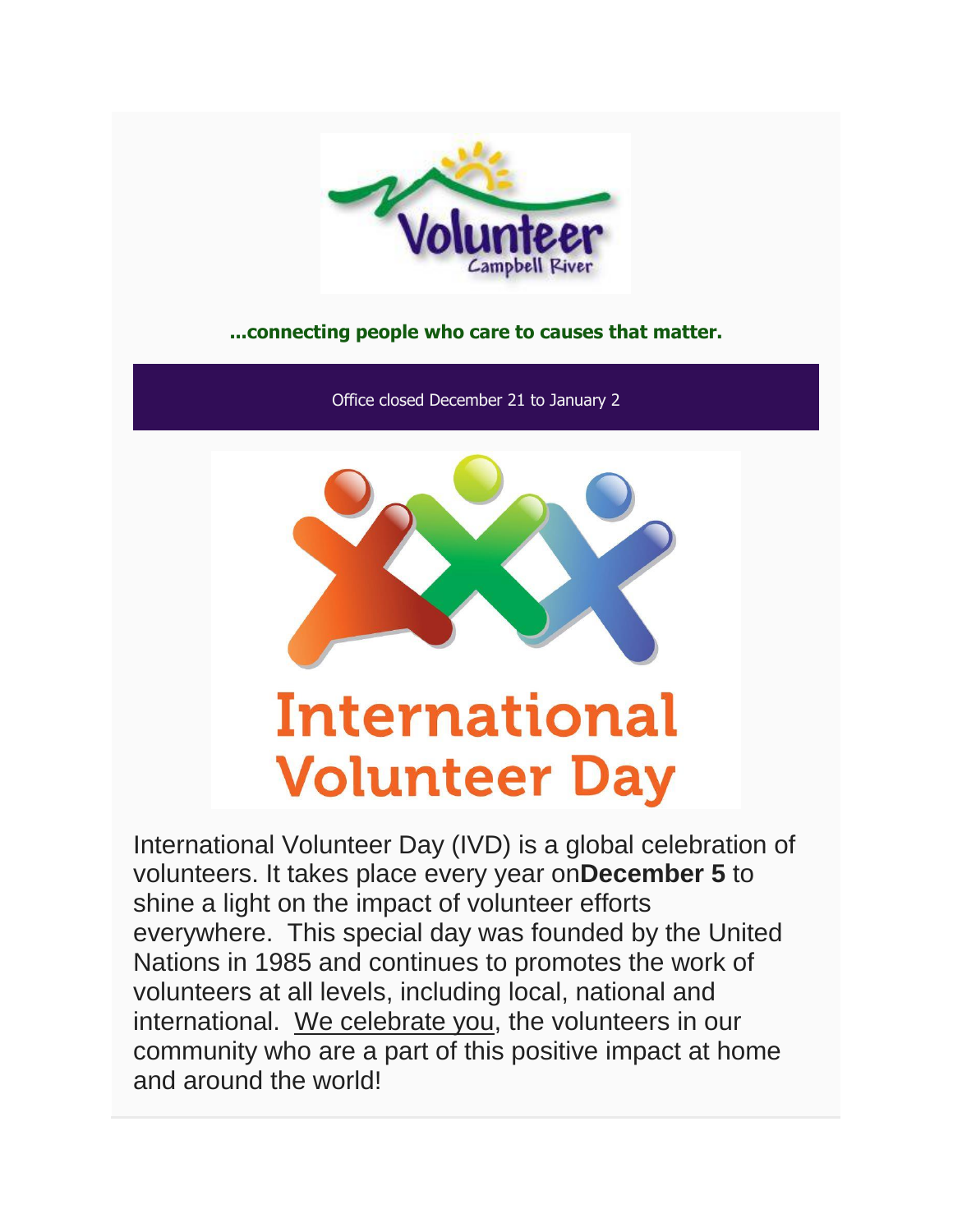*From the desk of Mary Catherine.....*

*This is a time of year when we think a lot about gifts and giving. The stores are busy and bank balances seem to take a nose dive. Like many of you, I have experienced the stress of trying to find the right gifts, within in my budget, and scrambled to make it all come together. In the end, sometimes the gift is perfect and sometimes it is quickly forgotten. But there is another way. In fact volunteers have it figured out! The gift of your time, energy, experience, and skill is priceless and so meaningful. Knowing that what you do really matters to the person or project on the receiving end is a bonus. If you are lucky, you might see a smile or evidence of the impact of your effort, and hopefully once in a while someone says "Thanks!" What you do matters and the world truly is a better place because of your effort. Thank you for giving now and throughout the year. "The meaning of life is to find your gift. The purpose of life is to give it away." — William Shakespeare*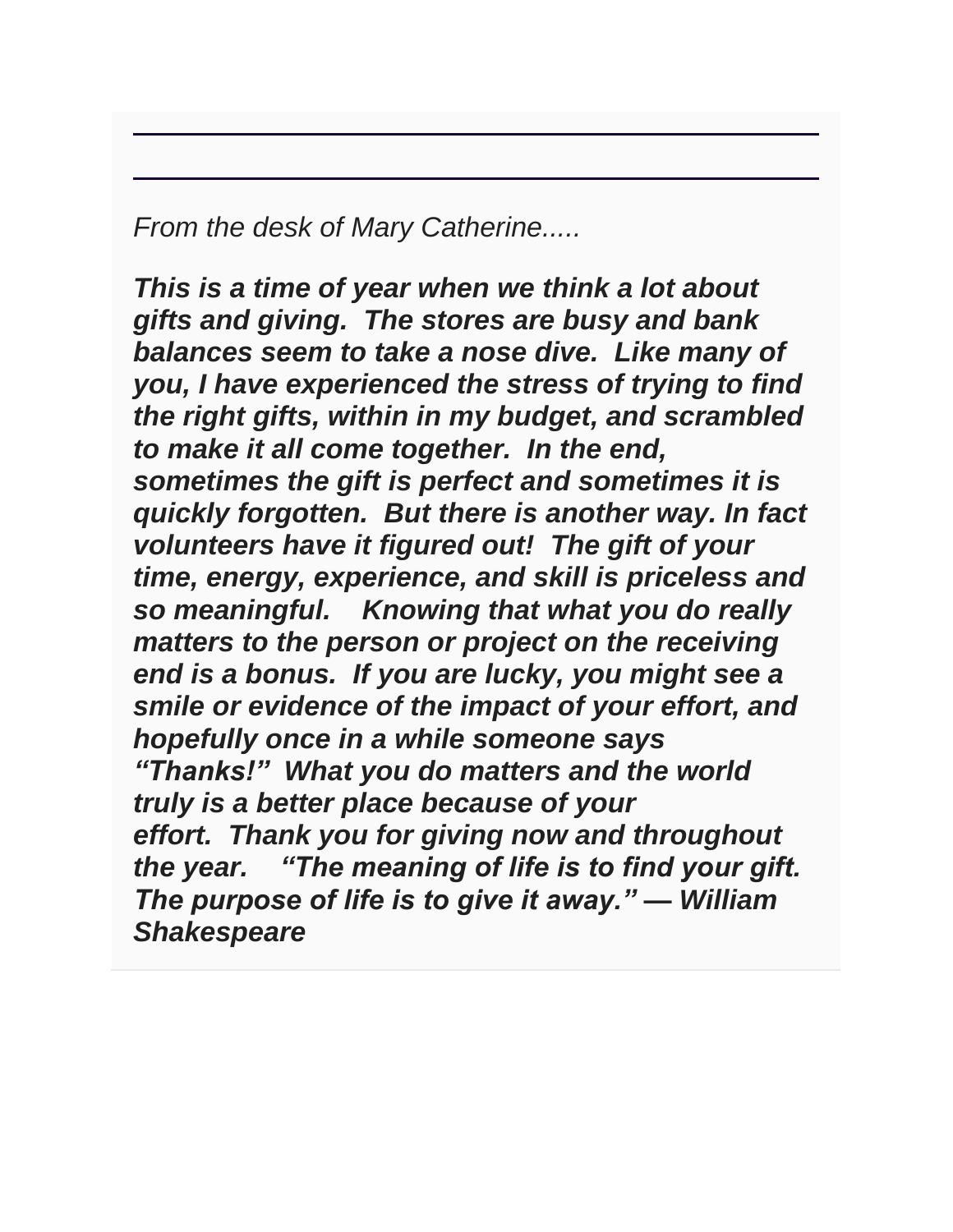Starting in January, we are going to feature local volunteers or volunteer programs in our newsletter. If you know someone who will share their volunteering story, or a volunteer program that others would enjoy hearing about, let us know. Please ensure the person or program agrees to appear in the newsletter. We will ask you a few simple questions to get the information needed for the "Volunteer Spotlight" and we will publish a new story in each monthly newsletter.

## **Volunteer Spotlight**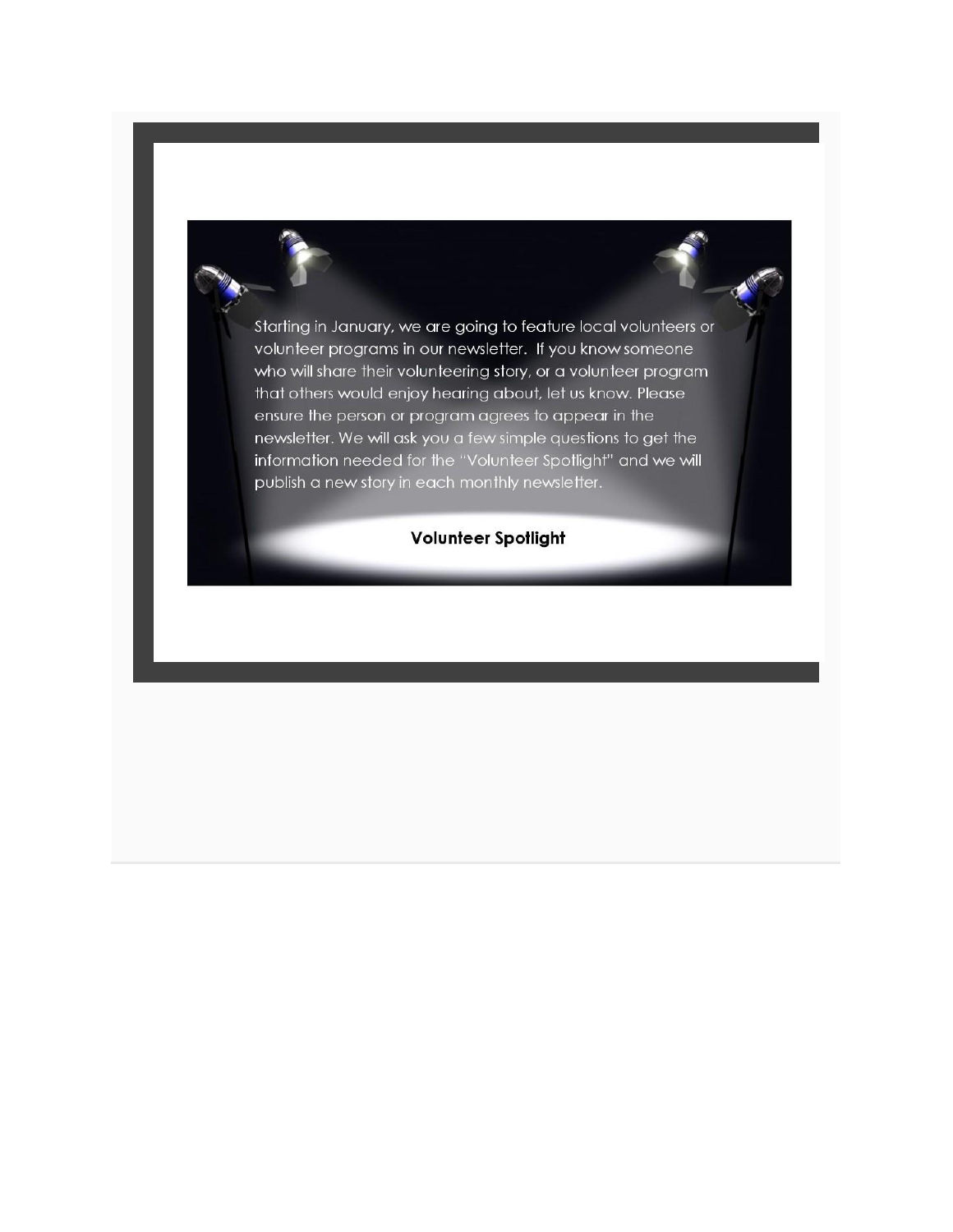

*matter in our community. So many agencies and causes could not do the important work they do without the investment of volunteers. We thank you and wish you peace and joy this holiday season!*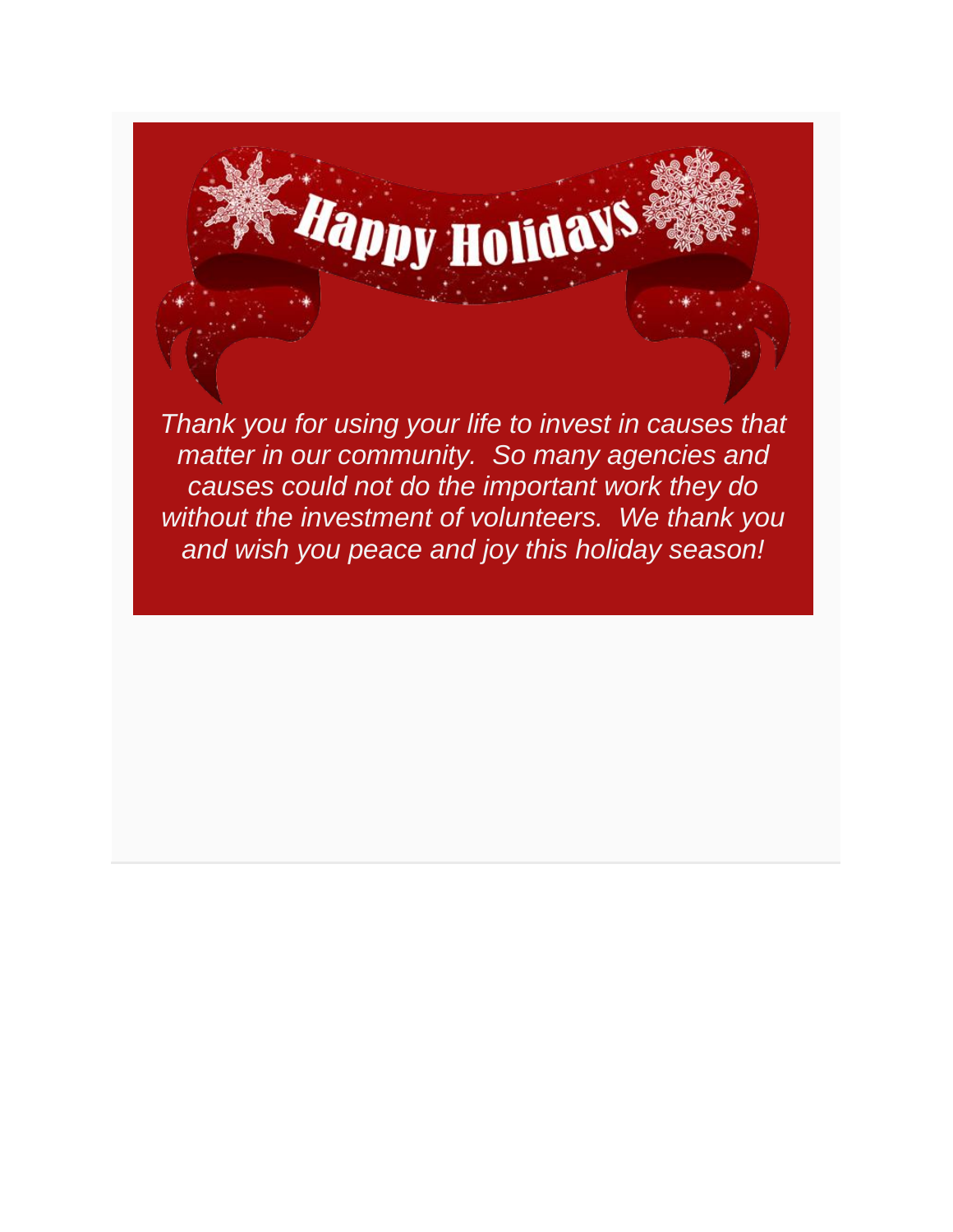

#### Update on Police Information Checks

Our staff spoke with our local RCMP this week and learned that all volunteer positions that may interact with children, seniors, or other vulnerable persons, must include a vulnerable sector record check. Those record checks can take a bit longer to process, so be aware that it might take more time to get your record check back!

Also, many generous volunteers choose to give their time to Various agencies. How many Police Information checks should you get? Most of the time, just one is enough. When your record check comes in, bring the originals to the agencies and they can take a photocopy of the original and sign and date their copy. The original belongs to the volunteer, as it is their information.







Volunteer Campbell River is collecting hats, socks, and mittens to help keep people warm this winter! We would love for you to help us fill up a box of warm winter gear. Please bring new or gently used and clean items to our office. We will deliver it to local agencies that serve our community.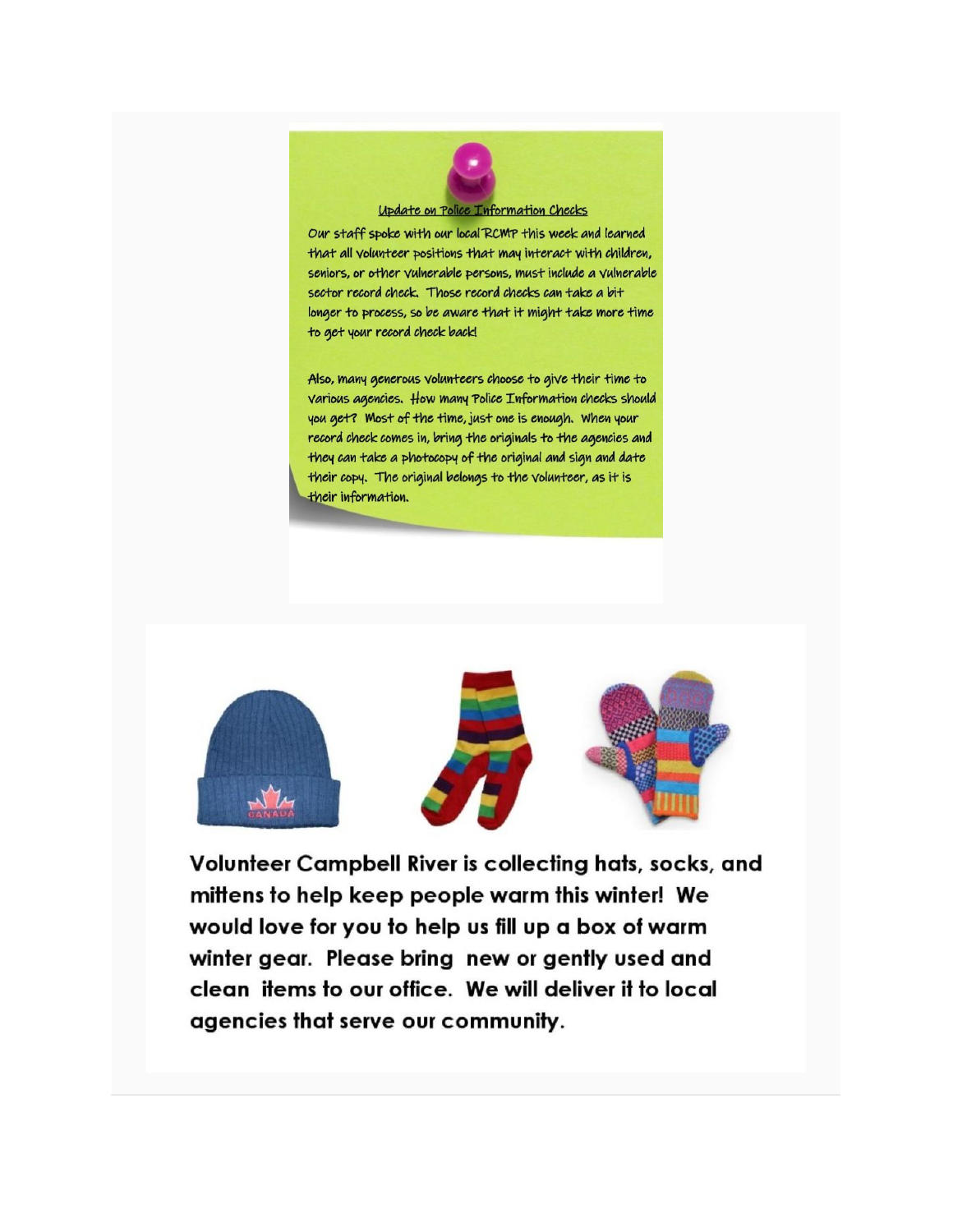## Member News

**Campbell River Hospice Society** will host a Lighted Garden Vigil on December 18 from 5-7 pm at the Hospice Care Centre, 440 Evergreen Road. Please join us in our lighted garden to honour loved ones who have passed. Enjoy music of local harpist and hot chocolate. Call 250-286-1121 for info.

**The Black Creek Community Association** is hosting their annual Craft Market, the Black Creek Winter Market on Saturday, December 1st and Sunday, December 2nd from 10am-3pm both days. Visit this cozy, rustic setting in the heart of Black Creek where you will find over 30 local vendors, one-of-a-kind gifts and handmade delights! Food truck on site, Bake Sale, Coffee & Tea by donation, 50/50 Draw and Sealed Bid Auction will be ongoing throughout the market.

**The Campbell River and North Island Transition Society** is thrilled to announce that we have been approved for funding for forty units of affordable housing for women and children. On February 23 2019 we will be hosting the 'Coldest Night of the Year" fundraising walk at the Navy League Hall. Revenue from this walk will be dedicated to the building project. Please check out the website CNOY.org

**Campbell River Hospital Auxiliary** is pleased that the public nominated and voted us Best Gift Shop and Best Thrift Shop for 2018. Without the support of the community we would not be able to supply things like the Mammography Machine, UVB Light Booth or wheelchairs to the hospital. Thanks everyone!

**Campbell River Family Caregiver Support Group - Alzheimer Society of B.C**. Alzheimer's disease and dementia can leave care partners feeling isolated, but you are not alone. Caregiver supports groups are a safe place to share experiences and find up-to-date information to manage the challenges dementia brings. Call Rosanne at 1-800-462-2833 to find out more.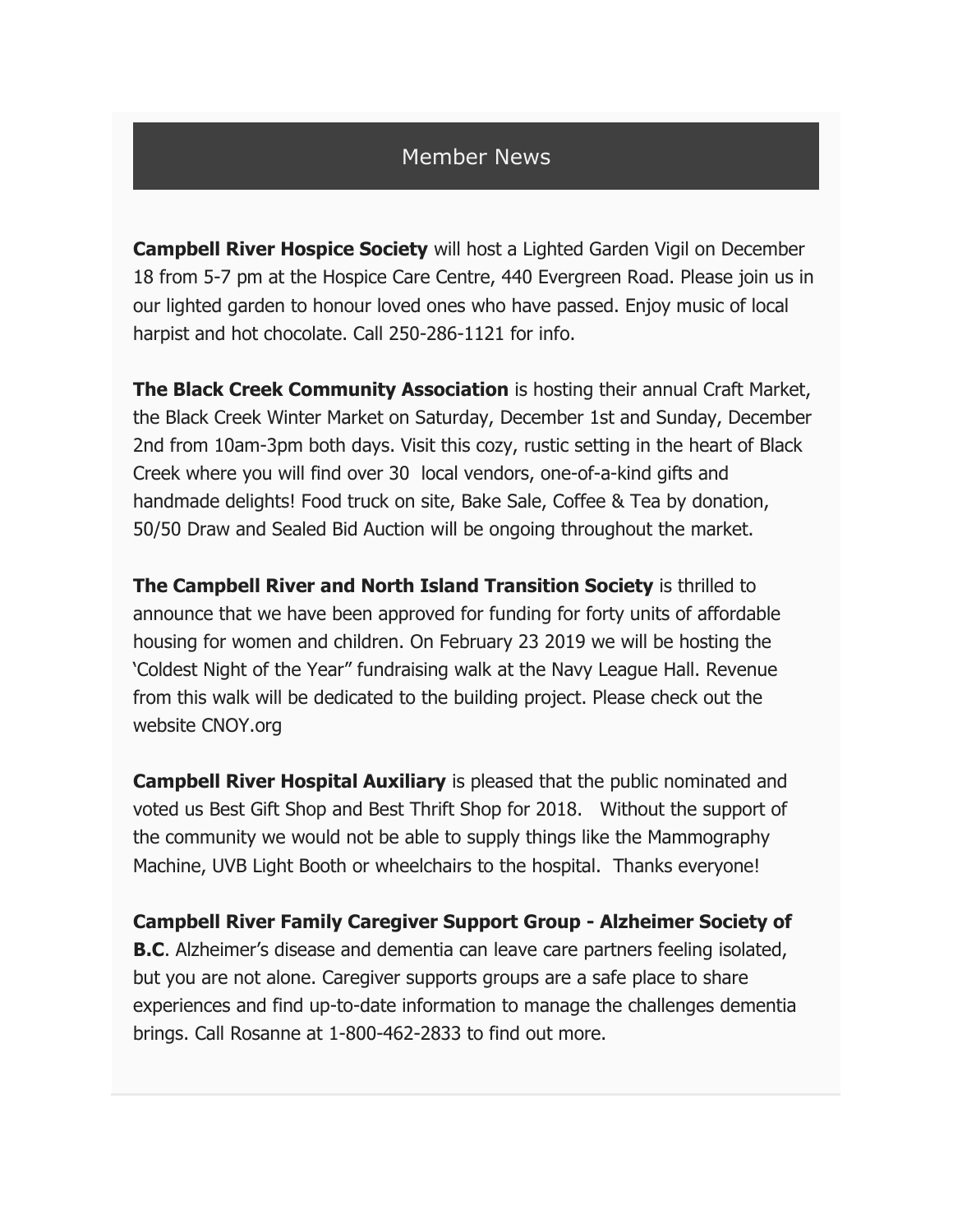**Habitat for Humanity VIN** Thanks to dedicated ReStore and Build volunteers and staff, and community support, Habitat for Humanity VIN will have two more families in their new homes in time for Christmas. Four of the 11 homes at the affordable housing development at 477 Hilchey Road will be occupied. Work will continue through the winter. www.habitatnorthisland.com

**CR Emergency Support Services Team (CRESST**): We are trained emergency response volunteers who help evacuees in an emergency. CRESST meets on the last Monday of each month upstairs at the Search and Rescue Building located at 261 Larwood Road at 7pm. Please call 250-203-1972 for information.

**The Campbell River First Open Heart Society** X-mas luncheon is December 5th at 12 PM at the Salmon Point Pub. All members, their family and friends are invited. Small gift exchange and collection for the Food Bank.

**The Campbell River Hospital Foundation** and the BC Ambulance Service Paramedics are welcoming back the  $20<sup>th</sup>$  annual Trivia Night, Feb  $9<sup>th</sup>$  at the Campbell River Sportsplex. Doors at 6, play begins at 7! Teams of 8, \$25.00/player – register early to avoid disappointment!

**CR Paws** is gearing up for their Winter Online Auction from November 25 - December 2, 2018. Please send them a message on Facebook, or a[twww.campbellriverpaws](http://www.campbellriverpaws/) and they will arrange pick up/drop off.